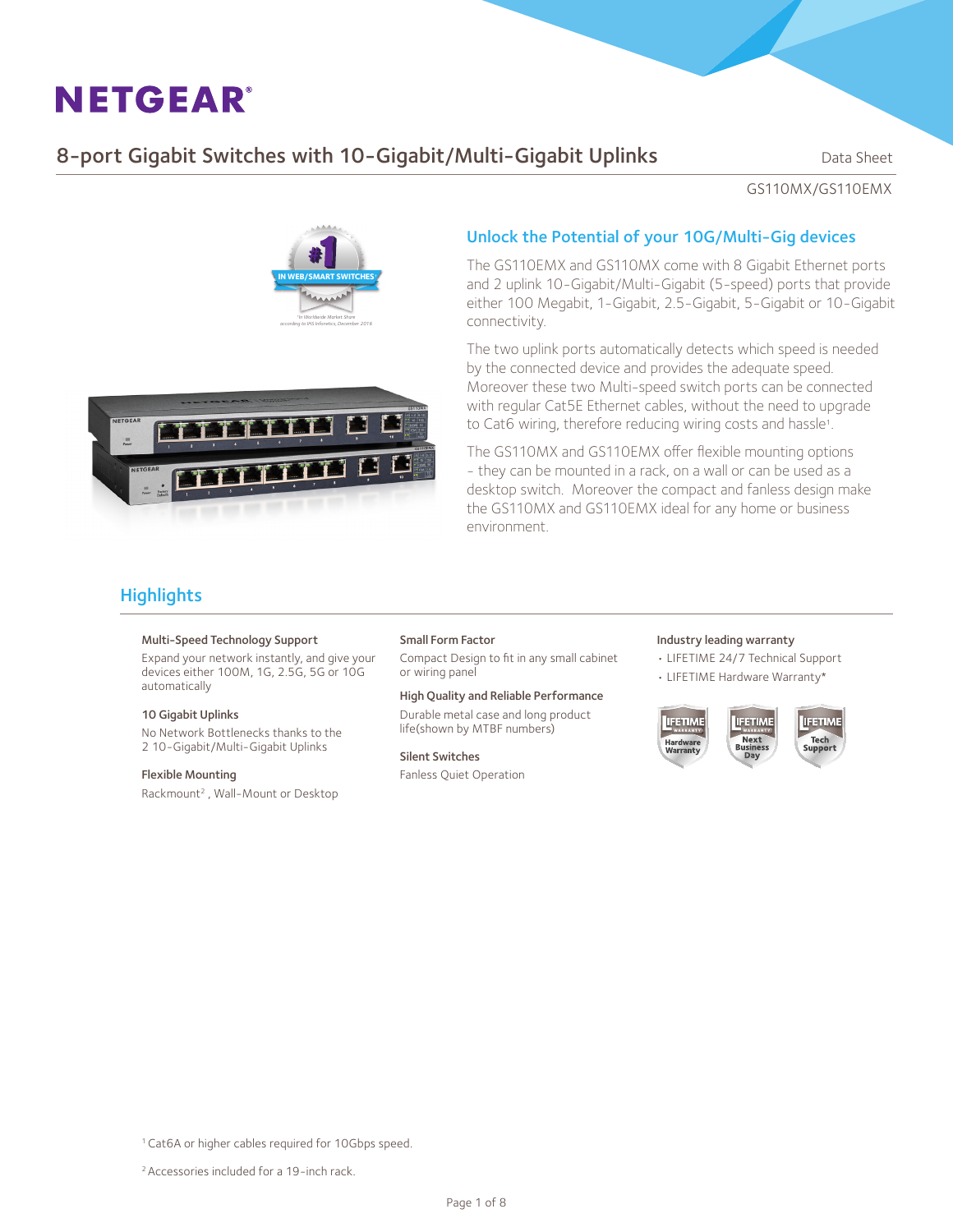## 8-port Gigabit Switches with 10-Gigabit/Multi-Gigabit Uplinks Data Sheet

GS110MX/GS110EMX

## Hardware at a Glance

| Model<br><b>Name</b> | Form-Factor                      | 10M/100M/1G<br><b>Copper Ports</b> | 10-Gig/Multi-Gig<br><b>Copper Ports</b> | LED's                              | Case<br>Material | Fans    | Power<br><b>Supply</b> |
|----------------------|----------------------------------|------------------------------------|-----------------------------------------|------------------------------------|------------------|---------|------------------------|
| GS110MX              | Rackmount/Desktop/<br>Wall-Mount | 8                                  |                                         | Power, Port<br>Link/Speed/Activity | Metal            | Fanless | External               |
| GS110EMX             | Rackmount/Desktop/<br>Wall-Mount | 8                                  |                                         | Power, Port<br>Link/Speed/Activity | Metal            | Fanless | External               |



### GS110MX: front

- 8 x Gigabit Copper Ports
- 2 x 10-Gig/Multi-Gig Copper Ports
- 19-inch Rackmountable



### GS110EMX: front

- 8 x Gigabit Copper Ports
- 2 x 10-Gig/Multi-Gig Copper Ports
- 19-inch Rackmountable

Software at a Glance



### GS110MX back

• External PSU



- GS110EMX back
	- External PSU

| Model Name | Management  | <b>VLANs</b>          | <b>IGMP</b>          | EEE (802.3az)<br>Auto-EEE | QoS                             | Port Trunking                 | Jumbo Frame<br>Support |
|------------|-------------|-----------------------|----------------------|---------------------------|---------------------------------|-------------------------------|------------------------|
| GS110MX    | Unmanaged   | Νo                    | N/A                  | Yes                       | N/A                             | No                            | Yes                    |
| GS110EMX   | Web Managed | Port-Based/<br>802.10 | <b>IGMP Snooping</b> | Yes                       | Port-Based<br>IEEE 802.1p Based | <b>Static LAG</b><br>and LACP | Yes                    |

## Performance at a Glance

| <b>Model Name</b> | Fabric               | Packet<br><b>Buffer</b> | Latency<br>(Max Connection)<br>Speed)              | <b>MAC Address</b><br><b>Table</b> | Priority<br><b>Queues</b> | Multicast<br><b>IGMP Group</b> | Packet<br><b>Forwarding Rate</b><br>(64 byte) | Jumbo<br><b>Frames</b><br>(bytes) |
|-------------------|----------------------|-------------------------|----------------------------------------------------|------------------------------------|---------------------------|--------------------------------|-----------------------------------------------|-----------------------------------|
| GS110MX           | 56 Gbps<br>line-rate | <b>128KB</b>            | 10Gbps: < 3µs<br>1000Mbps: < 4µs<br>100Mbps: < 7µs | 16K Entries<br>(dynamic)           | 8 (WRR)                   | N/A                            | 41.664Mfps                                    | up to<br>10240                    |
| GS110EMX          | 56 Gbps<br>line-rate | <b>128KB</b>            | 10Gbps: < 3µs<br>1000Mbps: < 4µs<br>100Mbps: < 7µs | 16K Entries<br>(dynamic)           | 8 (WRR)                   | 128                            | 41.664Mfps                                    | up to<br>10240                    |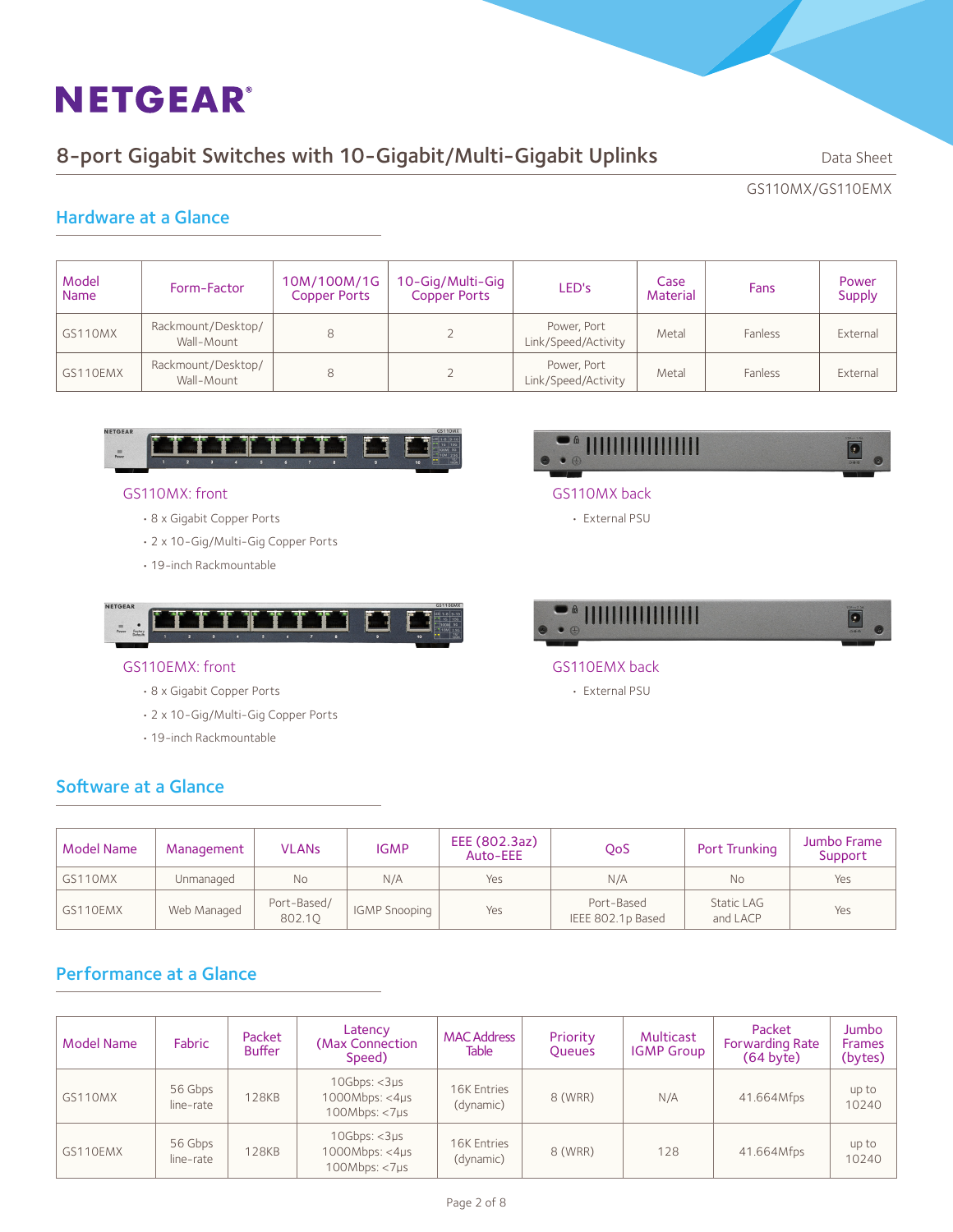# 8-port Gigabit Switches with 10-Gigabit/Multi-Gigabit Uplinks Data Sheet

GS110MX/GS110EMX

# Features at a glance

| <b>HARDWARE FEATURES</b>                                                                                                                                             | <b>BENEFITS</b>                                                                                                                                                                                                                                                                                        |
|----------------------------------------------------------------------------------------------------------------------------------------------------------------------|--------------------------------------------------------------------------------------------------------------------------------------------------------------------------------------------------------------------------------------------------------------------------------------------------------|
| Compact form factor with fanless design                                                                                                                              | Adapts to your needs and configuration in any environment, even noise-sensitive (in a classroom, in a<br>conference room, in a doctor's office)                                                                                                                                                        |
| Flexible Mounting Options                                                                                                                                            | Rack, Desktop or Wall-Mount to be used in any environment.                                                                                                                                                                                                                                             |
| 56 Gbps non-blocking switching architecture                                                                                                                          | Get all the connectivity you need to your devices without congestion.                                                                                                                                                                                                                                  |
| 5-Speed Networking                                                                                                                                                   | Automatically detects which speed is needed by the connected device and provides the adequate speed<br>(100M/1G/2.5G/5G/10G) to connect all your devices with one switch.                                                                                                                              |
| SOFTWARE FEATURES (GS110EMX ONLY)                                                                                                                                    | <b>BENEFITS</b>                                                                                                                                                                                                                                                                                        |
| Port-based and 802.10-based VLANs                                                                                                                                    | Segment network into smaller groups for more secure and efficient use of network resources.                                                                                                                                                                                                            |
| Comprehensive QoS features:<br>· Port-based or 802.1p-based prioritization<br>· Layer 3-based (DSCP) prioritization<br>· Port-based ingress and egress rate limiting | Advanced controls for optimized network performance and better delivery of mission-critical traffic such<br>as voice and video. Ingress and egress rate limiting allows for bandwidth shaping for mitigating network<br>resources constraints or for optimizing quest access bandwidth on the network. |
| <b>IGMP Snooping</b>                                                                                                                                                 | For improved network efficiency on delivering multicast traffic. Save cost and improve network efficiency by<br>ensuring multicast traffic only reaches designated receivers without the need of an extra multicast router.                                                                            |
| Port trunking / Link Aggregation                                                                                                                                     | Build up bigger bandwidth to support aggregated uplink/downlink traffic or to provide redundant link(s) using<br>Static Manual LAGs or LACP.                                                                                                                                                           |
| Voice VLAN                                                                                                                                                           | The feature enables auto assignment of voice traffic (based on OUI) to a special VLAN (AKA Voice VLAN);<br>allowing the assignment of special QoS parameters to that traffic, giving it high priority services. Port has<br>to be MANUALLY assigned to be a member of the Voice VLAN.                  |
| Loop detection and auto DoS prevention                                                                                                                               | Detect accidental network loops and protect against DoS attacks.                                                                                                                                                                                                                                       |
| Port Mirroring                                                                                                                                                       | For better and quicker network diagnostics and troubleshooting.                                                                                                                                                                                                                                        |
| Energy Efficient Ethernet (IEEE 802.3az)                                                                                                                             | For maximum power savings and reduced energy costs.                                                                                                                                                                                                                                                    |
| Cable Test                                                                                                                                                           | Easily identify bad Ethernet cables.                                                                                                                                                                                                                                                                   |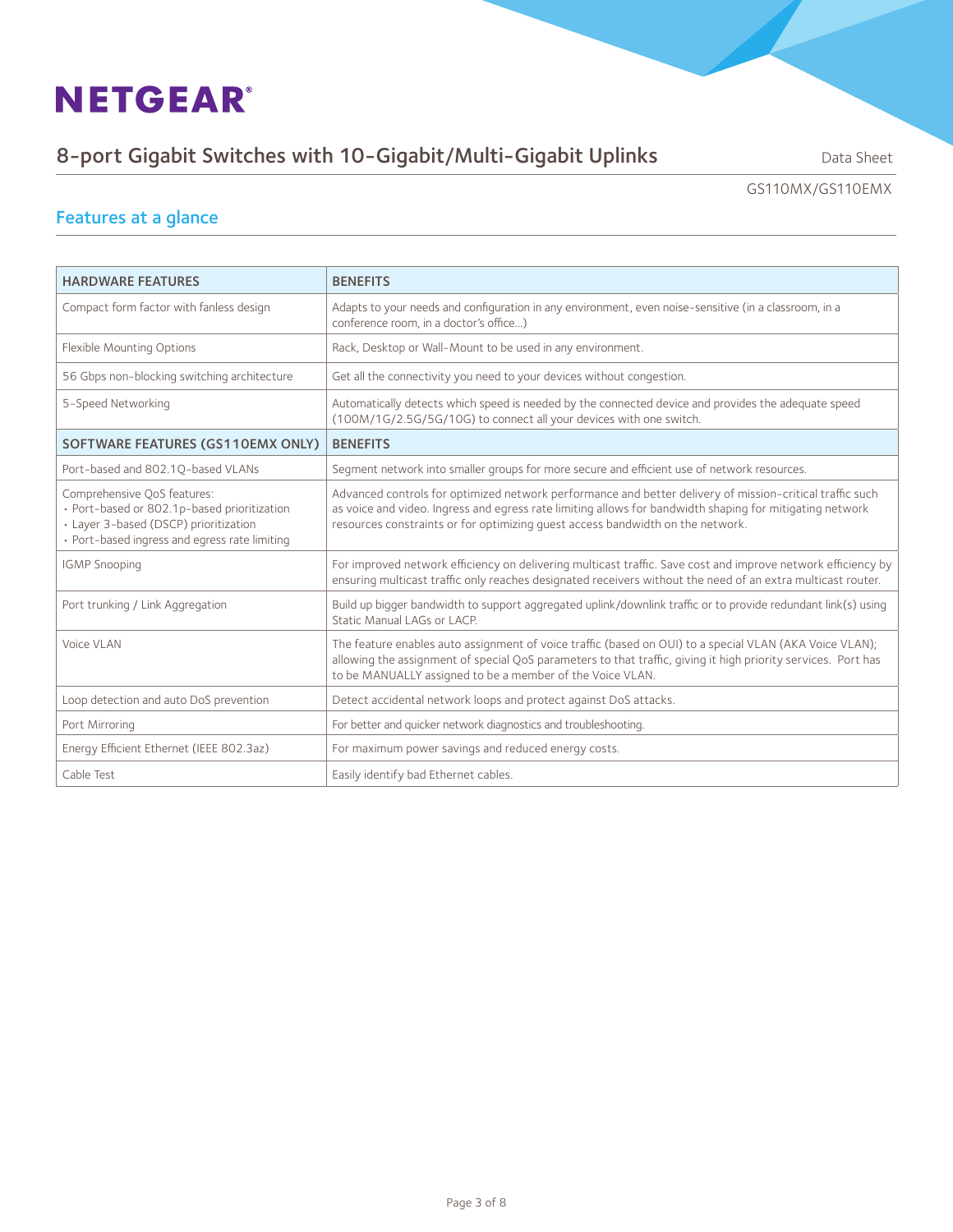## 8-port Gigabit Switches with 10-Gigabit/Multi-Gigabit Uplinks Data Sheet

GS110MX/GS110EMX

Example Application

### GS110MX/GS110EMX in a Business Environment



### Cables and Speeds

The following table describes the network cables that you can use for the switch connections and the speeds that the cables can support, up to 100 meters (328 feet).

| <b>SPEED</b>                | <b>CABLE TYPE</b>                    |
|-----------------------------|--------------------------------------|
| 100 Mbps                    | Category 5 (Cat 5) or higher rated   |
| 1 Gbps, 2.5 Gbps, or 5 Gbps | Category 5e (Cat 5e) or higher rated |
| 10 Gbps                     | Category 6A (Cat 6A) or higher rated |

**Note**: For speeds of 10 Gbps, if the cable length is shorter than 55 meters (180 feet), you can use a Category 6 (Cat 6) cable.

### Why the NETGEAR GS110MX/GS110EMX Switches are ideal for SMB

- 1. Remove any Network Bottleneck with the 10-Gigabit/Multi-Gigabit Uplinks
- 2. 5-Speed auto-adapt intelligent Networking (100M,1G,2.5G,5G,10G)
- 3. Small and silent compact form factor for quiet operation Adapts to your needs and configuration in any environment
- 4. ProSAFE LIFETIME Warranty, Next Business Day replacement and 24/7 chat with a NETGEAR expert
- 5. Energy efficient switches that automatically adjust power consumption according to Energy-Efficient Ethernet standard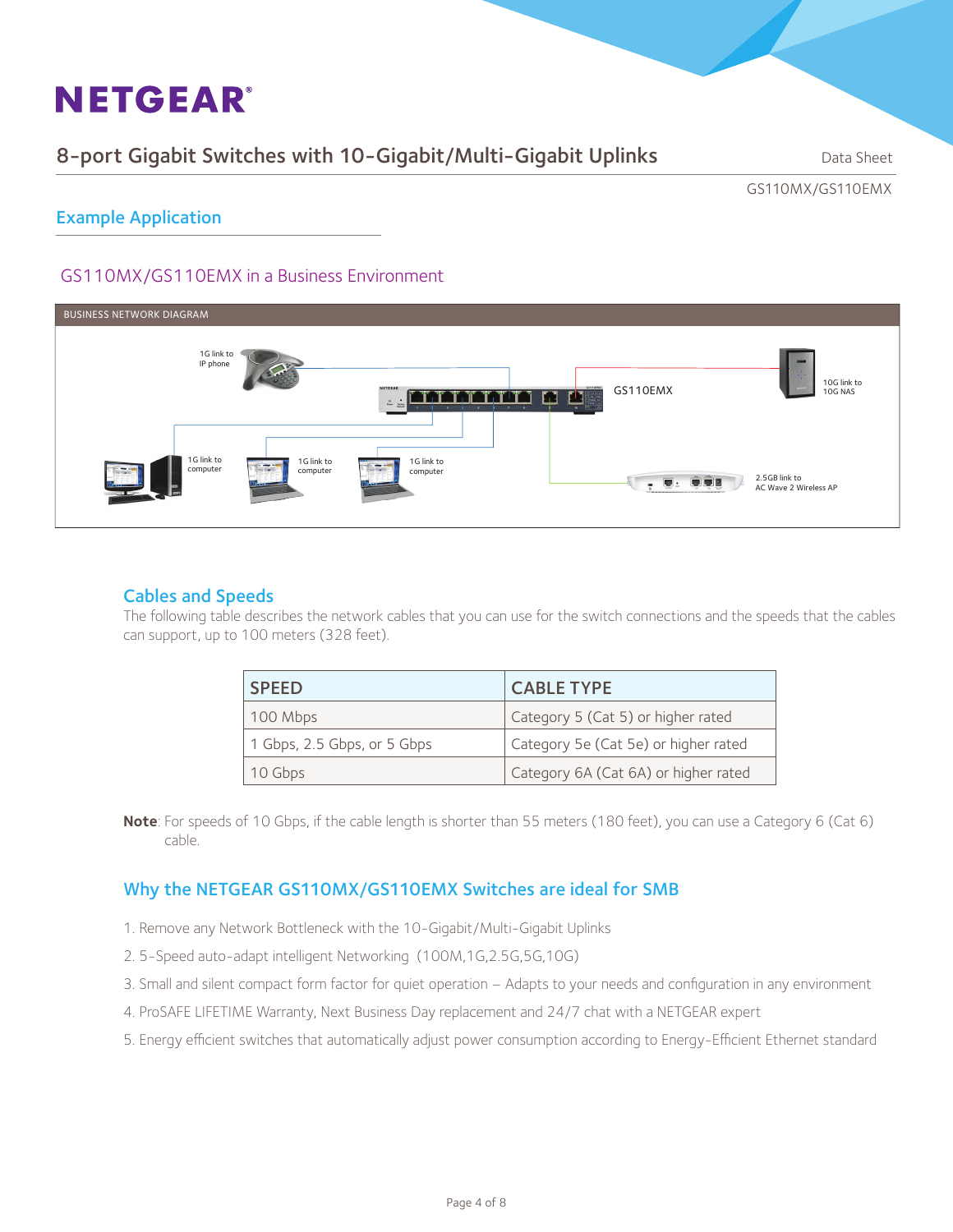# 8-port Gigabit Switches with 10-Gigabit/Multi-Gigabit Uplinks Data Sheet

GS110MX/GS110EMX

## Technical Specifications

| <b>PRODUCT</b>                                                    | GS110MX                                          | GS110EMX                    |  |  |  |
|-------------------------------------------------------------------|--------------------------------------------------|-----------------------------|--|--|--|
|                                                                   |                                                  | <u>. Tiittiin b p</u>       |  |  |  |
| Gigabit ports                                                     | 8                                                | 8                           |  |  |  |
| 100M/1G/2.5G/5G/10G RJ-45 copper ports                            | $\overline{2}$                                   | $\overline{2}$              |  |  |  |
| Form Factor                                                       | Desktop/Rackmount/Wallmount                      | Desktop/Rackmount/Wallmount |  |  |  |
| PERFORMANCE SPECIFICATION                                         |                                                  |                             |  |  |  |
| Bandwidth                                                         | 56 Gbps                                          |                             |  |  |  |
| Priority queues                                                   | 8                                                |                             |  |  |  |
| Priority queuing                                                  | Weighted Round Robin (WRR)                       |                             |  |  |  |
| MAC Address database size (48-bit MAC addresses)                  |                                                  | 16K                         |  |  |  |
| Multicast groups                                                  | N/A                                              | 128                         |  |  |  |
| Packet forwarding rate (64 byte packet size) (Mfps or Mpps)       | 41.664Mfps                                       |                             |  |  |  |
| Speed / Latency                                                   | 10Gbps: < 3µs<br>100Mbps: <7µs<br>1000Mbps: <4µs |                             |  |  |  |
| Jumbo frame support                                               | Up to 10240 bytes                                |                             |  |  |  |
| Acoustic noise level @ 25° C (dBA) (ANSI-S10.12)                  | 0 dBA                                            |                             |  |  |  |
| POWER/ENERGY EFFICENCY                                            |                                                  |                             |  |  |  |
| Energy-Efficient Ethernet                                         |                                                  | Yes                         |  |  |  |
| Max power (worst case, all ports used, line-rate traffic) (Watts) | 13.2                                             | 15.6                        |  |  |  |
| QUALITY OF SERVICE (QOS)                                          |                                                  |                             |  |  |  |
| 802.1p-based QoS/CoS Supported                                    |                                                  | Yes                         |  |  |  |
| Port-based rate limiting                                          | N/A                                              | Ingress and egress          |  |  |  |
| Port-based QoS                                                    | N/A                                              | Yes                         |  |  |  |
| IEEE 802.1p COS                                                   | Yes                                              | Yes                         |  |  |  |
| IPv4 DSCP                                                         | Yes                                              | Yes                         |  |  |  |
| Pre-Defined Rate Limiting Rates                                   | N/A                                              | 1/5/10/50/100/500 Mbit/s    |  |  |  |
| Pre-Defined Port Priority Queues                                  | 8                                                | 8                           |  |  |  |
| Weighted Round Robin (WRR)                                        | Yes                                              | Yes                         |  |  |  |
| Strict priority queue technology                                  | N/A                                              | No                          |  |  |  |
| Voice VLAN                                                        | N/A                                              | Yes                         |  |  |  |
| L2 SERVICES - VLANs                                               |                                                  |                             |  |  |  |
| VLAN (# Supported)                                                | N/A                                              | 64                          |  |  |  |
| IEEE 802.1Q VLAN Tagging                                          | N/A                                              | Yes                         |  |  |  |
| Port-based VLAN                                                   | N/A                                              | Yes                         |  |  |  |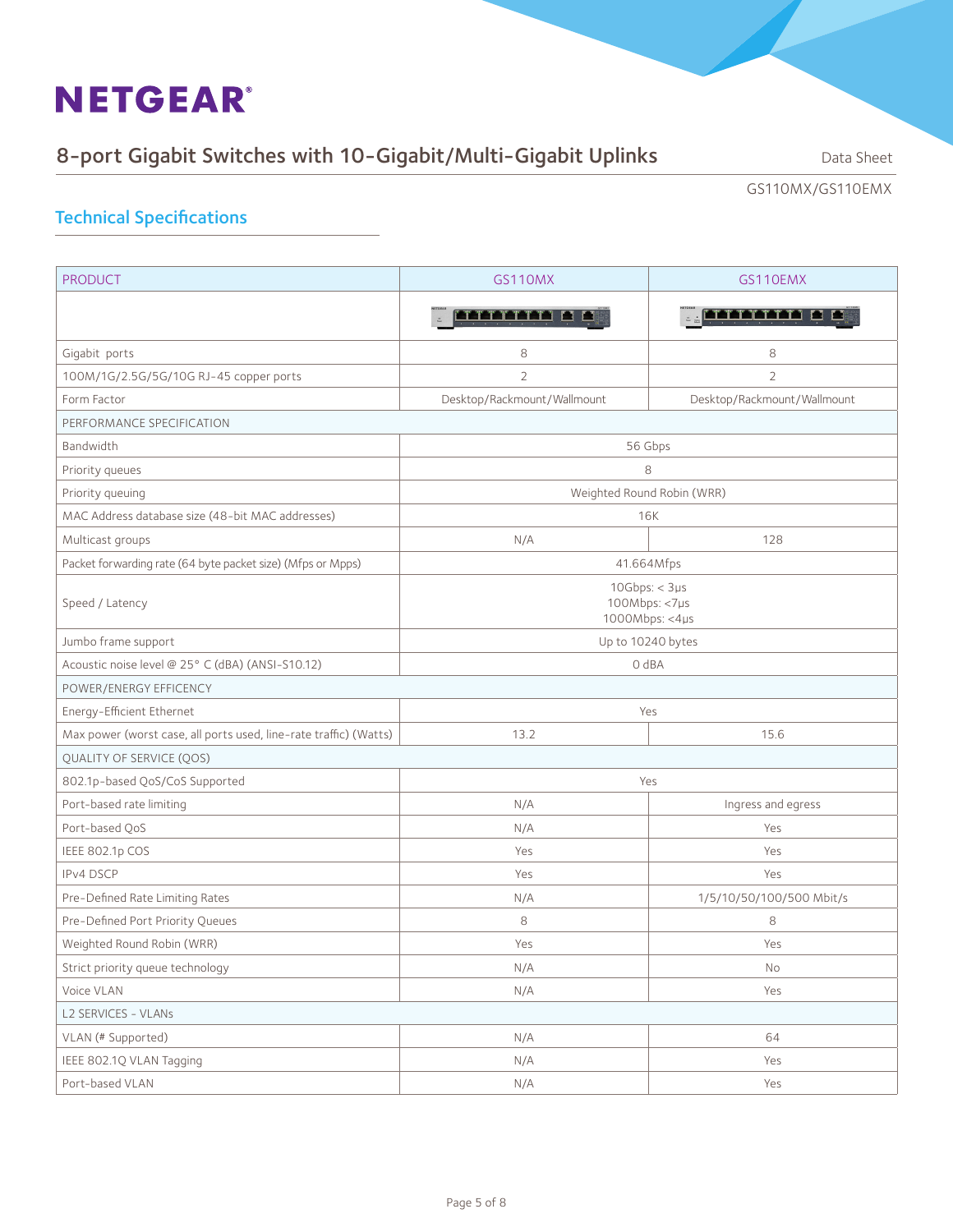# 8-port Gigabit Switches with 10-Gigabit/Multi-Gigabit Uplinks Data Sheet

GS110MX/GS110EMX

| L2 SERVICES - AVAILABILITY<br>Broadcast, multicast, unknown unicast storm control<br>N/A<br>Yes<br>Static Manual LAGs (Port Trunking)<br>N/A<br>Yes<br>LACP<br>N/A<br>Yes<br>IEEE 802.3x (full duplex and flow control)<br>Yes<br>Yes<br>L2 SERVICES - MULTICAST FILTERING<br>IGMP snooping (v1, v2, and v3)<br>N/A<br>Yes<br>IGMP snooping querier<br>N/A<br>No<br>Block unknown multicast<br>N/A<br>Yes<br>Static multicast router port<br>N/A<br>Yes<br>L3 SERVICES - DHCP<br>DHCP client<br>N/A<br>Yes<br>LINK AGGREGATION<br>Static Manual LAGs (Port Trunking)<br>N/A<br>Yes<br>5 LAGs with max 9 members in each LAG<br># of Static LAGs / # of members in each LAG<br>N/A<br><b>LEDS</b><br>Per port<br>Speed, Link, Activity<br>Per device<br>Power<br>PHYSICAL SPECIFICATIONS<br>236 x 102 x 27 mm (9.29 x 4.02 x 1.06 in)<br>Dimensions $(W \times D \times H)$<br>Weight<br>0.74 kg (1.63 lbs)<br>0.75 kg (1.65 lbs)<br>POWER CONSUMPTION<br>MX: External Power Adapter 12V 1.5A<br>Power Supply<br>EMX: External Power Adapter12V 2.5A<br>Max power (worst case, all ports used, line-rate traffic) (Watts)<br>13.2v<br>15.6<br>MX: 4.8<br>Min power (link-down standby) (Watts)<br>EMX: 6.6<br>Max: 45.14 BTU/hr<br>Max: 53.35 BTU/hr<br>Heat Dissipation (max and min) (BTU/hr)<br>Min: 16.42BTU/hr<br>Min: 22.57 BTU/hr<br>Fan(s)<br>Fanless<br>ENVIRONMENTAL SPECIFICATIONS<br>Operating<br>0° to 40°C (32° to 104°F)<br>Operating temperature<br>Humidity (relative)<br>90% maximum relative humidity (RH), non-condensing<br>Altitude<br>10,000 ft (3,000 m) maximum<br>Storage<br>$-20^{\circ}$ to 70°C (-4° to 158°F)<br>Storage temperature<br>Humidity (relative)<br>95% maximum relative humidity, non-condensing | <b>PRODUCT</b> | GS110MX | GS110EMX |  |  |
|-------------------------------------------------------------------------------------------------------------------------------------------------------------------------------------------------------------------------------------------------------------------------------------------------------------------------------------------------------------------------------------------------------------------------------------------------------------------------------------------------------------------------------------------------------------------------------------------------------------------------------------------------------------------------------------------------------------------------------------------------------------------------------------------------------------------------------------------------------------------------------------------------------------------------------------------------------------------------------------------------------------------------------------------------------------------------------------------------------------------------------------------------------------------------------------------------------------------------------------------------------------------------------------------------------------------------------------------------------------------------------------------------------------------------------------------------------------------------------------------------------------------------------------------------------------------------------------------------------------------------------------------------------------------------------------------------------------------------------------------|----------------|---------|----------|--|--|
|                                                                                                                                                                                                                                                                                                                                                                                                                                                                                                                                                                                                                                                                                                                                                                                                                                                                                                                                                                                                                                                                                                                                                                                                                                                                                                                                                                                                                                                                                                                                                                                                                                                                                                                                           |                |         |          |  |  |
|                                                                                                                                                                                                                                                                                                                                                                                                                                                                                                                                                                                                                                                                                                                                                                                                                                                                                                                                                                                                                                                                                                                                                                                                                                                                                                                                                                                                                                                                                                                                                                                                                                                                                                                                           |                |         |          |  |  |
|                                                                                                                                                                                                                                                                                                                                                                                                                                                                                                                                                                                                                                                                                                                                                                                                                                                                                                                                                                                                                                                                                                                                                                                                                                                                                                                                                                                                                                                                                                                                                                                                                                                                                                                                           |                |         |          |  |  |
|                                                                                                                                                                                                                                                                                                                                                                                                                                                                                                                                                                                                                                                                                                                                                                                                                                                                                                                                                                                                                                                                                                                                                                                                                                                                                                                                                                                                                                                                                                                                                                                                                                                                                                                                           |                |         |          |  |  |
|                                                                                                                                                                                                                                                                                                                                                                                                                                                                                                                                                                                                                                                                                                                                                                                                                                                                                                                                                                                                                                                                                                                                                                                                                                                                                                                                                                                                                                                                                                                                                                                                                                                                                                                                           |                |         |          |  |  |
|                                                                                                                                                                                                                                                                                                                                                                                                                                                                                                                                                                                                                                                                                                                                                                                                                                                                                                                                                                                                                                                                                                                                                                                                                                                                                                                                                                                                                                                                                                                                                                                                                                                                                                                                           |                |         |          |  |  |
|                                                                                                                                                                                                                                                                                                                                                                                                                                                                                                                                                                                                                                                                                                                                                                                                                                                                                                                                                                                                                                                                                                                                                                                                                                                                                                                                                                                                                                                                                                                                                                                                                                                                                                                                           |                |         |          |  |  |
|                                                                                                                                                                                                                                                                                                                                                                                                                                                                                                                                                                                                                                                                                                                                                                                                                                                                                                                                                                                                                                                                                                                                                                                                                                                                                                                                                                                                                                                                                                                                                                                                                                                                                                                                           |                |         |          |  |  |
|                                                                                                                                                                                                                                                                                                                                                                                                                                                                                                                                                                                                                                                                                                                                                                                                                                                                                                                                                                                                                                                                                                                                                                                                                                                                                                                                                                                                                                                                                                                                                                                                                                                                                                                                           |                |         |          |  |  |
|                                                                                                                                                                                                                                                                                                                                                                                                                                                                                                                                                                                                                                                                                                                                                                                                                                                                                                                                                                                                                                                                                                                                                                                                                                                                                                                                                                                                                                                                                                                                                                                                                                                                                                                                           |                |         |          |  |  |
|                                                                                                                                                                                                                                                                                                                                                                                                                                                                                                                                                                                                                                                                                                                                                                                                                                                                                                                                                                                                                                                                                                                                                                                                                                                                                                                                                                                                                                                                                                                                                                                                                                                                                                                                           |                |         |          |  |  |
|                                                                                                                                                                                                                                                                                                                                                                                                                                                                                                                                                                                                                                                                                                                                                                                                                                                                                                                                                                                                                                                                                                                                                                                                                                                                                                                                                                                                                                                                                                                                                                                                                                                                                                                                           |                |         |          |  |  |
|                                                                                                                                                                                                                                                                                                                                                                                                                                                                                                                                                                                                                                                                                                                                                                                                                                                                                                                                                                                                                                                                                                                                                                                                                                                                                                                                                                                                                                                                                                                                                                                                                                                                                                                                           |                |         |          |  |  |
|                                                                                                                                                                                                                                                                                                                                                                                                                                                                                                                                                                                                                                                                                                                                                                                                                                                                                                                                                                                                                                                                                                                                                                                                                                                                                                                                                                                                                                                                                                                                                                                                                                                                                                                                           |                |         |          |  |  |
|                                                                                                                                                                                                                                                                                                                                                                                                                                                                                                                                                                                                                                                                                                                                                                                                                                                                                                                                                                                                                                                                                                                                                                                                                                                                                                                                                                                                                                                                                                                                                                                                                                                                                                                                           |                |         |          |  |  |
|                                                                                                                                                                                                                                                                                                                                                                                                                                                                                                                                                                                                                                                                                                                                                                                                                                                                                                                                                                                                                                                                                                                                                                                                                                                                                                                                                                                                                                                                                                                                                                                                                                                                                                                                           |                |         |          |  |  |
|                                                                                                                                                                                                                                                                                                                                                                                                                                                                                                                                                                                                                                                                                                                                                                                                                                                                                                                                                                                                                                                                                                                                                                                                                                                                                                                                                                                                                                                                                                                                                                                                                                                                                                                                           |                |         |          |  |  |
|                                                                                                                                                                                                                                                                                                                                                                                                                                                                                                                                                                                                                                                                                                                                                                                                                                                                                                                                                                                                                                                                                                                                                                                                                                                                                                                                                                                                                                                                                                                                                                                                                                                                                                                                           |                |         |          |  |  |
|                                                                                                                                                                                                                                                                                                                                                                                                                                                                                                                                                                                                                                                                                                                                                                                                                                                                                                                                                                                                                                                                                                                                                                                                                                                                                                                                                                                                                                                                                                                                                                                                                                                                                                                                           |                |         |          |  |  |
|                                                                                                                                                                                                                                                                                                                                                                                                                                                                                                                                                                                                                                                                                                                                                                                                                                                                                                                                                                                                                                                                                                                                                                                                                                                                                                                                                                                                                                                                                                                                                                                                                                                                                                                                           |                |         |          |  |  |
|                                                                                                                                                                                                                                                                                                                                                                                                                                                                                                                                                                                                                                                                                                                                                                                                                                                                                                                                                                                                                                                                                                                                                                                                                                                                                                                                                                                                                                                                                                                                                                                                                                                                                                                                           |                |         |          |  |  |
|                                                                                                                                                                                                                                                                                                                                                                                                                                                                                                                                                                                                                                                                                                                                                                                                                                                                                                                                                                                                                                                                                                                                                                                                                                                                                                                                                                                                                                                                                                                                                                                                                                                                                                                                           |                |         |          |  |  |
|                                                                                                                                                                                                                                                                                                                                                                                                                                                                                                                                                                                                                                                                                                                                                                                                                                                                                                                                                                                                                                                                                                                                                                                                                                                                                                                                                                                                                                                                                                                                                                                                                                                                                                                                           |                |         |          |  |  |
|                                                                                                                                                                                                                                                                                                                                                                                                                                                                                                                                                                                                                                                                                                                                                                                                                                                                                                                                                                                                                                                                                                                                                                                                                                                                                                                                                                                                                                                                                                                                                                                                                                                                                                                                           |                |         |          |  |  |
|                                                                                                                                                                                                                                                                                                                                                                                                                                                                                                                                                                                                                                                                                                                                                                                                                                                                                                                                                                                                                                                                                                                                                                                                                                                                                                                                                                                                                                                                                                                                                                                                                                                                                                                                           |                |         |          |  |  |
|                                                                                                                                                                                                                                                                                                                                                                                                                                                                                                                                                                                                                                                                                                                                                                                                                                                                                                                                                                                                                                                                                                                                                                                                                                                                                                                                                                                                                                                                                                                                                                                                                                                                                                                                           |                |         |          |  |  |
|                                                                                                                                                                                                                                                                                                                                                                                                                                                                                                                                                                                                                                                                                                                                                                                                                                                                                                                                                                                                                                                                                                                                                                                                                                                                                                                                                                                                                                                                                                                                                                                                                                                                                                                                           |                |         |          |  |  |
|                                                                                                                                                                                                                                                                                                                                                                                                                                                                                                                                                                                                                                                                                                                                                                                                                                                                                                                                                                                                                                                                                                                                                                                                                                                                                                                                                                                                                                                                                                                                                                                                                                                                                                                                           |                |         |          |  |  |
|                                                                                                                                                                                                                                                                                                                                                                                                                                                                                                                                                                                                                                                                                                                                                                                                                                                                                                                                                                                                                                                                                                                                                                                                                                                                                                                                                                                                                                                                                                                                                                                                                                                                                                                                           |                |         |          |  |  |
|                                                                                                                                                                                                                                                                                                                                                                                                                                                                                                                                                                                                                                                                                                                                                                                                                                                                                                                                                                                                                                                                                                                                                                                                                                                                                                                                                                                                                                                                                                                                                                                                                                                                                                                                           |                |         |          |  |  |
|                                                                                                                                                                                                                                                                                                                                                                                                                                                                                                                                                                                                                                                                                                                                                                                                                                                                                                                                                                                                                                                                                                                                                                                                                                                                                                                                                                                                                                                                                                                                                                                                                                                                                                                                           |                |         |          |  |  |
|                                                                                                                                                                                                                                                                                                                                                                                                                                                                                                                                                                                                                                                                                                                                                                                                                                                                                                                                                                                                                                                                                                                                                                                                                                                                                                                                                                                                                                                                                                                                                                                                                                                                                                                                           |                |         |          |  |  |
|                                                                                                                                                                                                                                                                                                                                                                                                                                                                                                                                                                                                                                                                                                                                                                                                                                                                                                                                                                                                                                                                                                                                                                                                                                                                                                                                                                                                                                                                                                                                                                                                                                                                                                                                           |                |         |          |  |  |
|                                                                                                                                                                                                                                                                                                                                                                                                                                                                                                                                                                                                                                                                                                                                                                                                                                                                                                                                                                                                                                                                                                                                                                                                                                                                                                                                                                                                                                                                                                                                                                                                                                                                                                                                           |                |         |          |  |  |
|                                                                                                                                                                                                                                                                                                                                                                                                                                                                                                                                                                                                                                                                                                                                                                                                                                                                                                                                                                                                                                                                                                                                                                                                                                                                                                                                                                                                                                                                                                                                                                                                                                                                                                                                           |                |         |          |  |  |
| Altitude<br>10,000 ft (3,000 m) maximum                                                                                                                                                                                                                                                                                                                                                                                                                                                                                                                                                                                                                                                                                                                                                                                                                                                                                                                                                                                                                                                                                                                                                                                                                                                                                                                                                                                                                                                                                                                                                                                                                                                                                                   |                |         |          |  |  |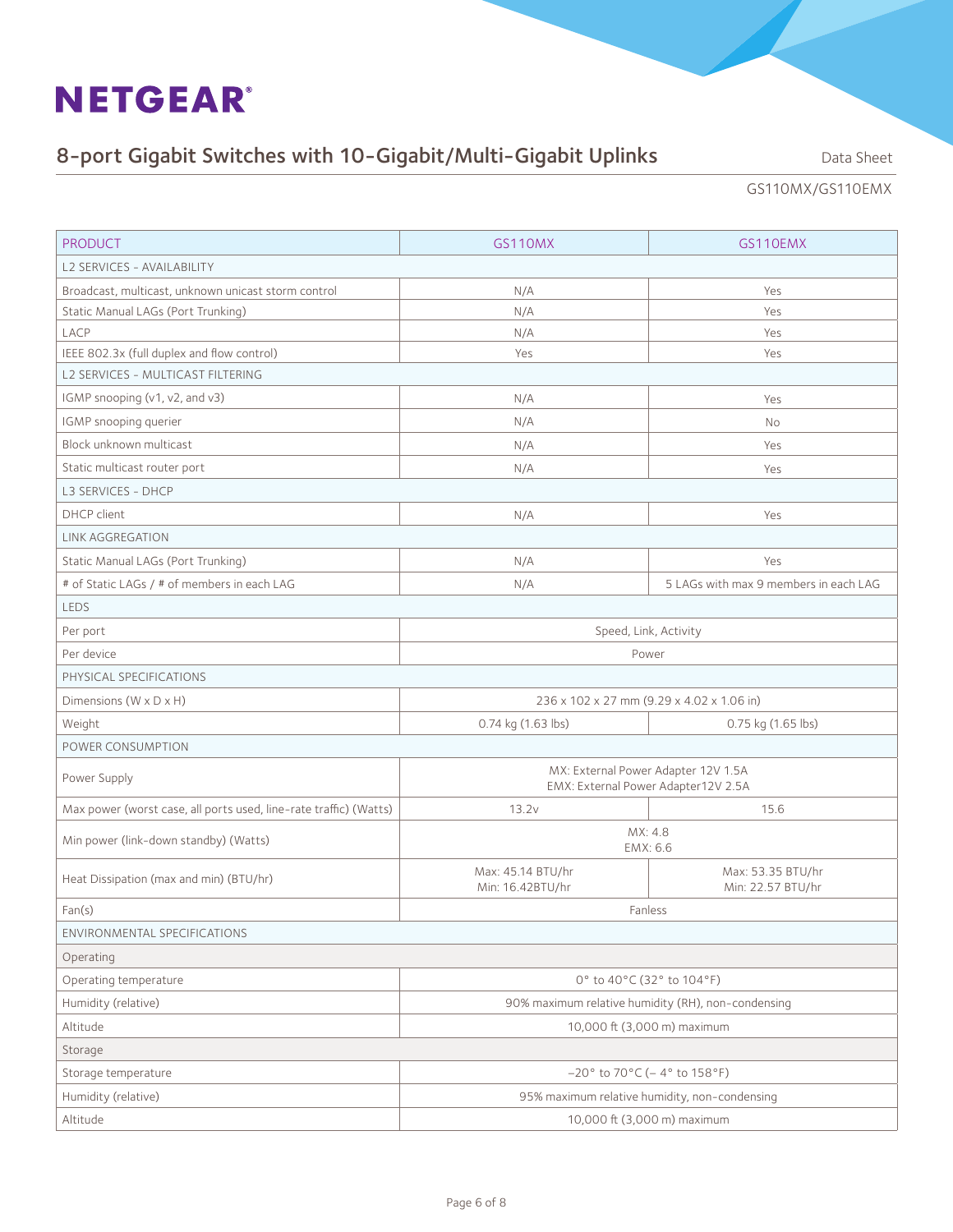# 8-port Gigabit Switches with 10-Gigabit/Multi-Gigabit Uplinks Data Sheet

### GS110MX/GS110EMX

| <b>PRODUCT</b>                               | <b>GS110MX</b>                                                                                                                                                                                                                                                    | GS110EMX                        |  |  |
|----------------------------------------------|-------------------------------------------------------------------------------------------------------------------------------------------------------------------------------------------------------------------------------------------------------------------|---------------------------------|--|--|
| ELECTROMAGNETIC EMISSIONS AND IMMUNITY       |                                                                                                                                                                                                                                                                   |                                 |  |  |
| Certifications                               | 47 CFR FCC Part 15, SubpartB, Class B<br>ICES-003:2016 Issue 6, Class B<br>ANSI C63.4:2014                                                                                                                                                                        |                                 |  |  |
|                                              | EN 55032:2012 + AC:2013 / CISPR 32:2012 / AS/NZS CISPR 32:2013, Class B<br>EN 55032:2015 +AC:2016 / CISPR 32:2015 +COR1:2016 / AS/NZS CISPR 32:2015, Class B<br>EN 61000-3-2:2014<br>EN 61000-3-3:2013<br>EN 55024:2010 +A1:2015<br>AS/NZS CISPR 32:2015, Class B |                                 |  |  |
|                                              |                                                                                                                                                                                                                                                                   |                                 |  |  |
|                                              |                                                                                                                                                                                                                                                                   | VCCI-CISPR 32:2016, Class B     |  |  |
|                                              |                                                                                                                                                                                                                                                                   | Russia EAC mark                 |  |  |
|                                              | Korea KC mark                                                                                                                                                                                                                                                     |                                 |  |  |
|                                              | CNS 13438                                                                                                                                                                                                                                                         |                                 |  |  |
| Electromagnetic Compliance (Class A or B)    | Class B                                                                                                                                                                                                                                                           |                                 |  |  |
| SAFETY                                       |                                                                                                                                                                                                                                                                   |                                 |  |  |
| Certifications                               | CB mark, commercial                                                                                                                                                                                                                                               |                                 |  |  |
|                                              | UL/cUL Listed (UL 60950-1)/CAN/CSA C22.2 No. 60960-1-07                                                                                                                                                                                                           |                                 |  |  |
|                                              | EN 60950-1: 2006 + A11:2009 + A1:2010 + A12:2011 + A2:2013                                                                                                                                                                                                        |                                 |  |  |
|                                              | IEC 60950-1:2005 (ed.2)+A1:2009+A2:2013                                                                                                                                                                                                                           |                                 |  |  |
|                                              | AS/NZS 60950.1:2015                                                                                                                                                                                                                                               |                                 |  |  |
|                                              | Russia EAC mark (GS110MX only)                                                                                                                                                                                                                                    |                                 |  |  |
| <b>WARRANTY AND SUPPORT</b>                  |                                                                                                                                                                                                                                                                   |                                 |  |  |
|                                              | ProSAFE Lifetime Warranty                                                                                                                                                                                                                                         |                                 |  |  |
|                                              | Lifetime 24x7 Online Technical Support*                                                                                                                                                                                                                           |                                 |  |  |
| Lifetime Next-Business-Day (NBD) Replacement |                                                                                                                                                                                                                                                                   |                                 |  |  |
| ProSUPPORT OnCall 24x7, Service Packs**      | PMB0311 (1 yr.)<br>PMB0351 (5 yrs.)                                                                                                                                                                                                                               | Category 1:<br>PMB0331 (3 yrs.) |  |  |